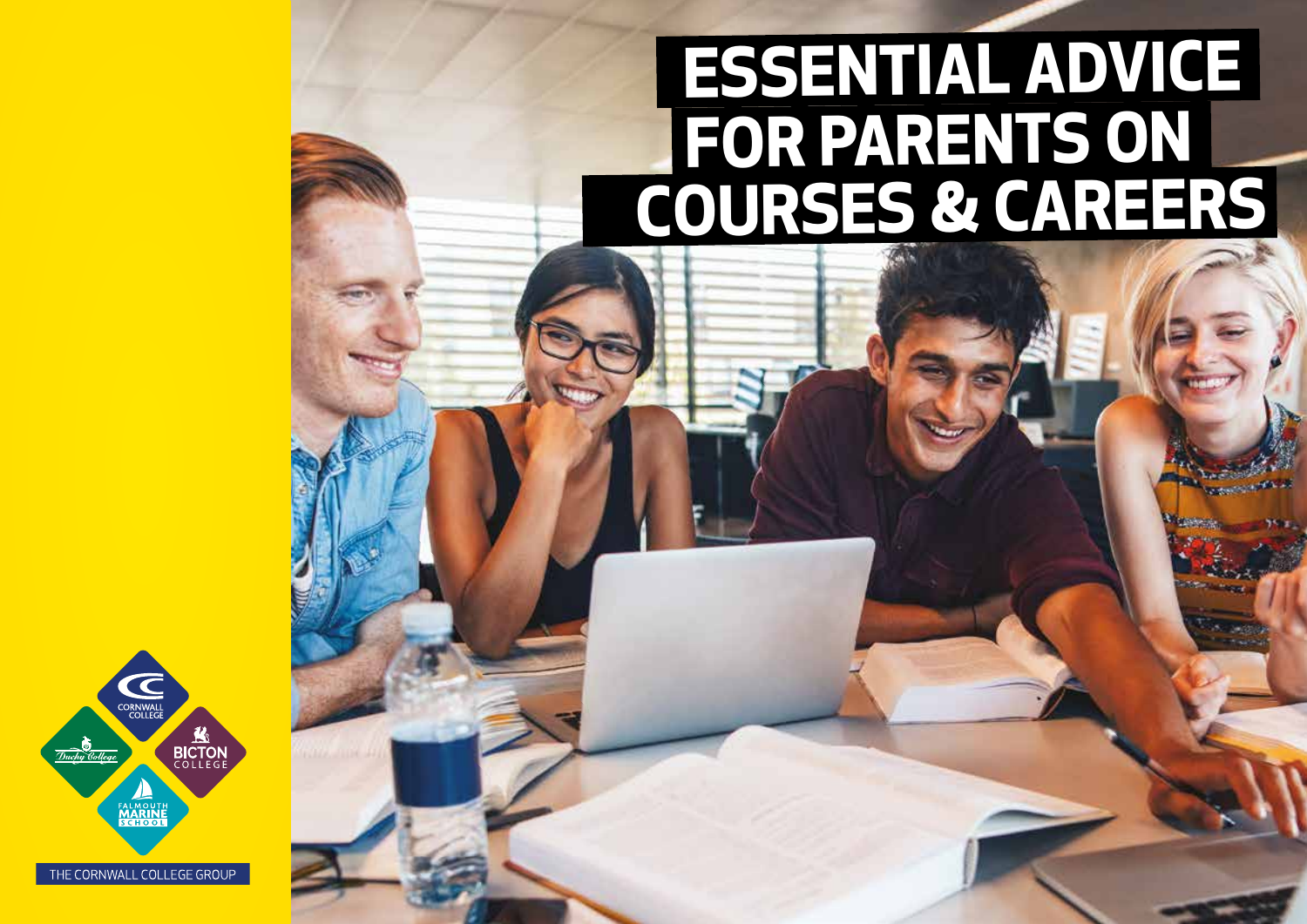#### We are delighted that your daughter or son is considering us for the next step of their journey.  **FOR PARENTS ON COURSES & CAREERS ESSENTIAL ADVICE**

Coming to college offers many opportunities and it also marks the start of a more independent life in an adult environment. As one of the largest colleges in the UK, The Cornwall College Group offers an unprecedented choice of study options after GCSEs. More than ever before, there is something for everybody at one of our nine campuses across the South West. This guide has been designed to help you guide your daughter/son through the decision-making process and find the path that best suits their individual strengths, as well as provide useful information for you should they join one of our colleges. With regular group Personal and Professional Development (PPD) sessions, one-to-one reviews, employability skills and work experience for all of our study programme students (full-time programmes for 16-18 year olds), you can be assured that we put your daughter/son's learning experience at the forefront of everything we do.

Please feel free to contact us at any time if you have any concerns or questions.

**We want the transition from school to college to be as smooth and successful as possible and we welcome your participation in this.**



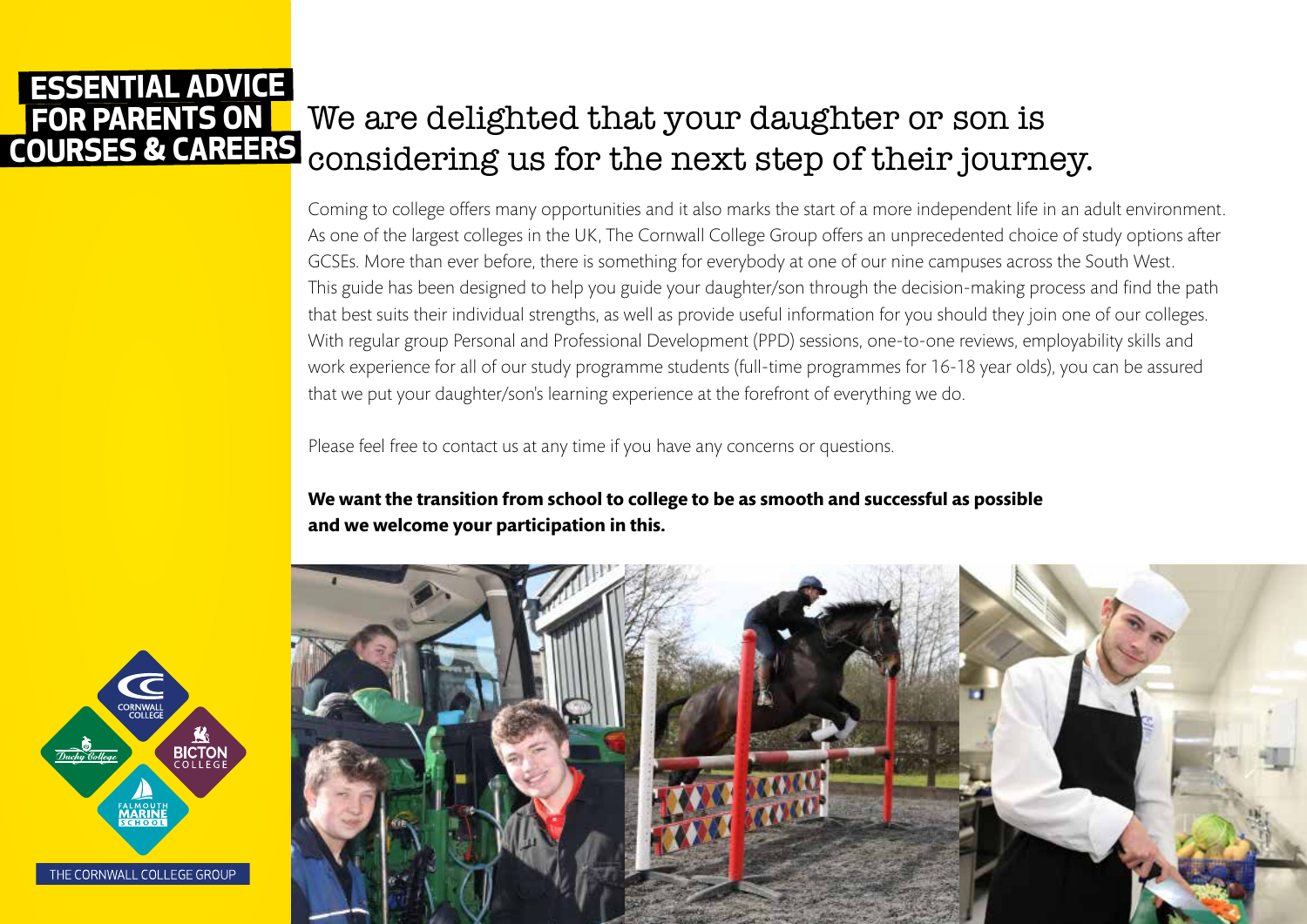# Raising Participation Age, what does it mean?

Young people are now required to remain in learning or training up to the age of 18. By staying in learning your daughter/ son can gain the qualifications that they need to help them succeed. They will also have more chance to develop the knowledge and practical skills that employers are looking for.

#### **Choices at 16 are:**

- Stay in full-time or part-time education, either at college or school sixth form
- An apprenticeship, where they earn while they learn
- Employment with a company that offers substantial training

# Exploring qualifications

The qualifications available are varied, we offer extended diplomas, technical baccalaureates, vocational training certificates such as City & Guilds and NVQs and a host of professional and trade qualifications.

GCSEs are benchmarked at Level 2, so on the whole courses available immediately after school are Level 2 or 3 upon completion of GCSEs, dependent on grade profile. Please see the next page for a full explanation of post-school education.



Got any questions call 0330 123 2523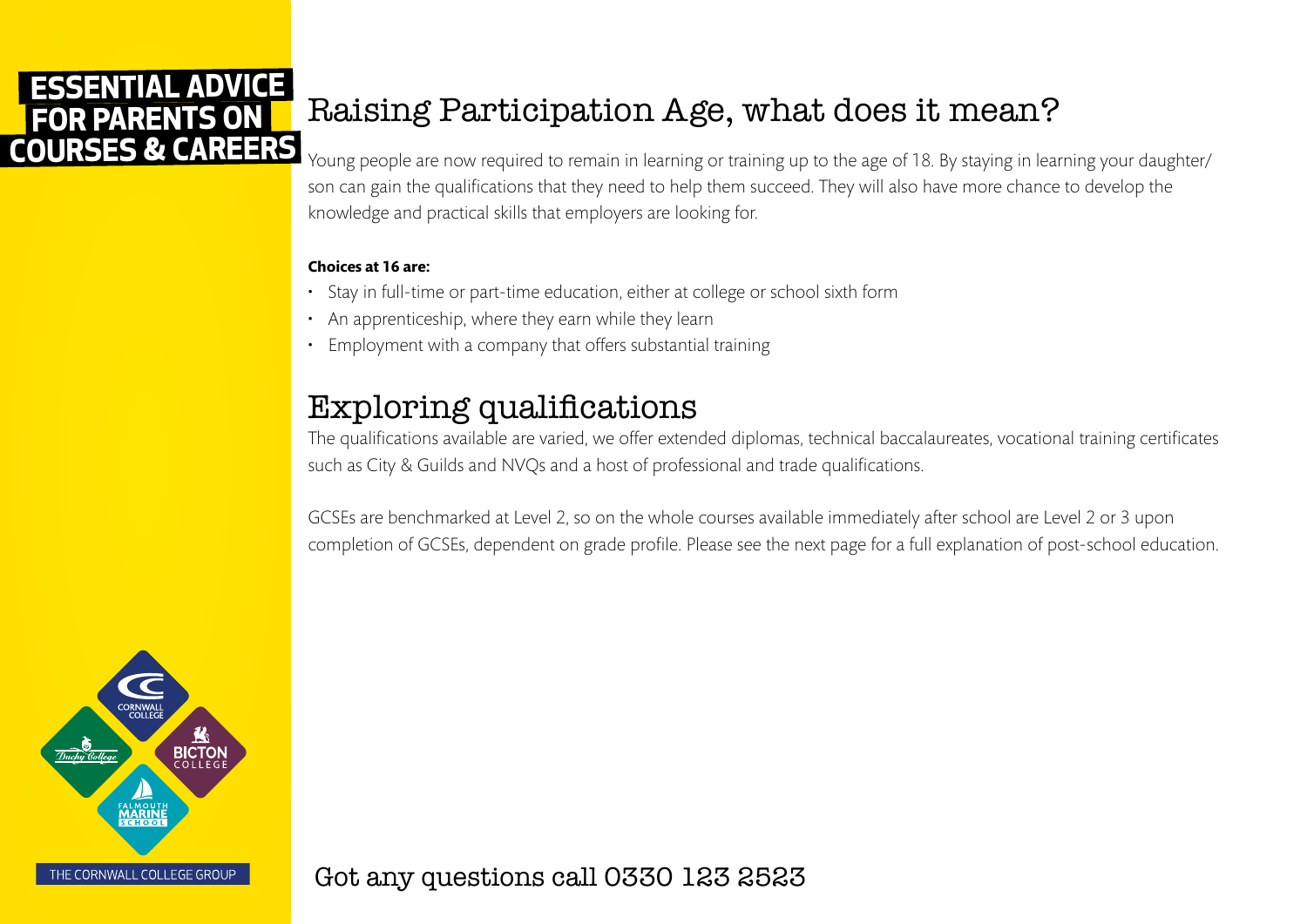BICTON

uchu Collea

**MARINI** 

THE CORNWALL COLLEGE GROUP

# Choosing the right course at the right level



Got any questions call 0330 123 2523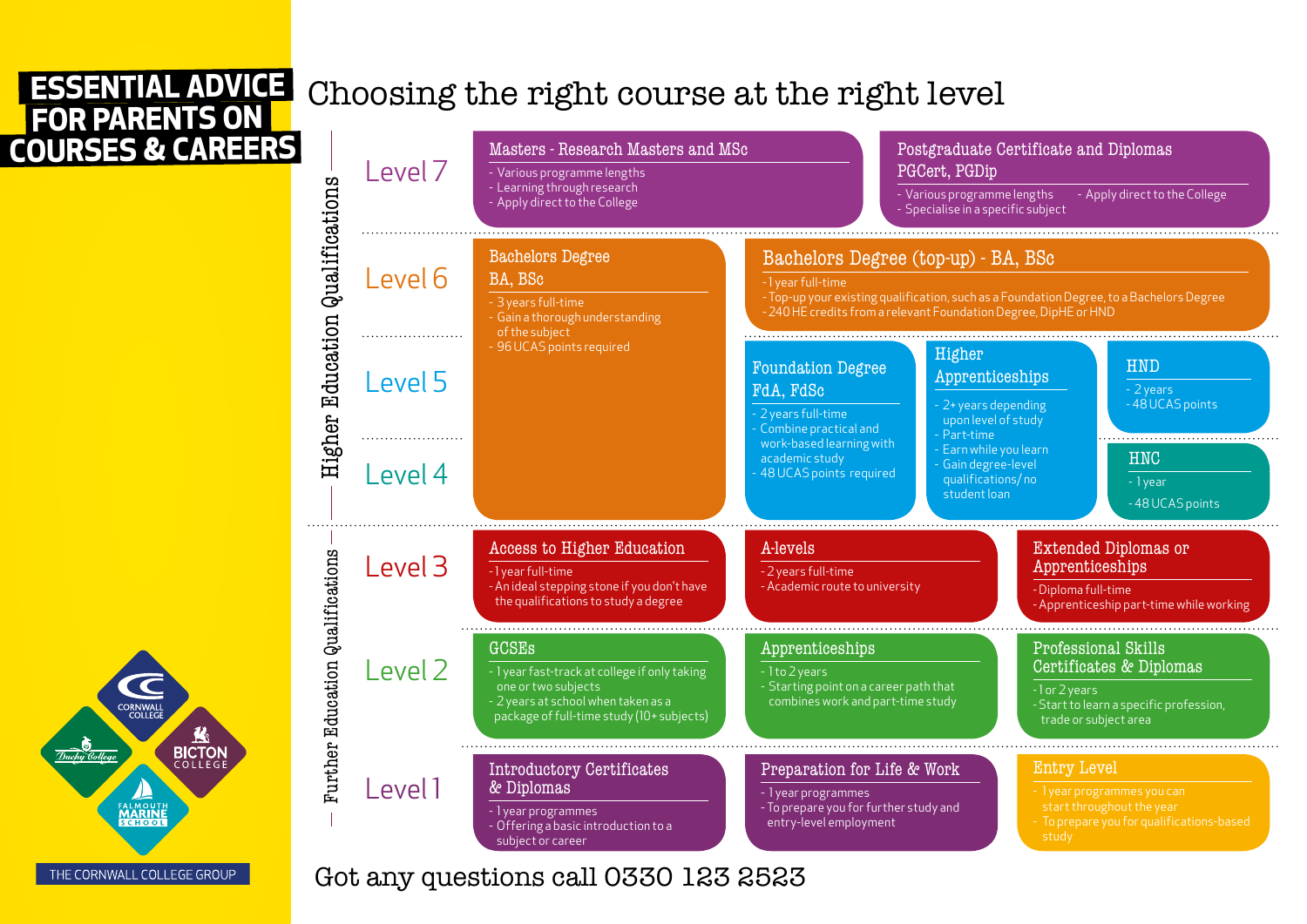## The application process

School may require your daughter/son to complete a 16+ application, this will normally happen in the Spring term of year 11. We work with partner schools to process these applications, but if your daughter/son changes their mind once the application has been submitted, it can be amended throughout the year, just contact us.

If the school does not require your daughter/son to complete this process, applications can also be made direct to us either via the website or application form printed in the back of our prospectus at any time. Applications can be taken for additional courses throughout the year up until mid-September when most courses will have started.



APPLY FOR COURSES anytime throughout the year, it's ok to change your mind.

YOU'LL GET A PERSONAL ADVISOR who will talk you through the process and answer questions. **2**



WE'LL GIVE YOU YOUR INTERVIEW DATE to meet the tutors and see where you'll be studying.



YOU'LL RECEIVE AN OFFER for the right course for you (this may be based on you gaining certain GCSE grades).



ACCEPT YOUR OFFER as soon as possible and reserve your place (you can still change your mind).



APPLY FOR TRANSPORT TO COLLEGE before the end of July (it may be free); our team can help with this.



CALL US AND LET US KNOW your results on GCSE results day.



WE'LL CONFIRM YOUR PLACE on the course and send you all the information you need for the start of term.



II College taught me the key elements of good customer service and industry knowledge. "

> EMMA MORGAN Customer Services Agent - Princess Cruises

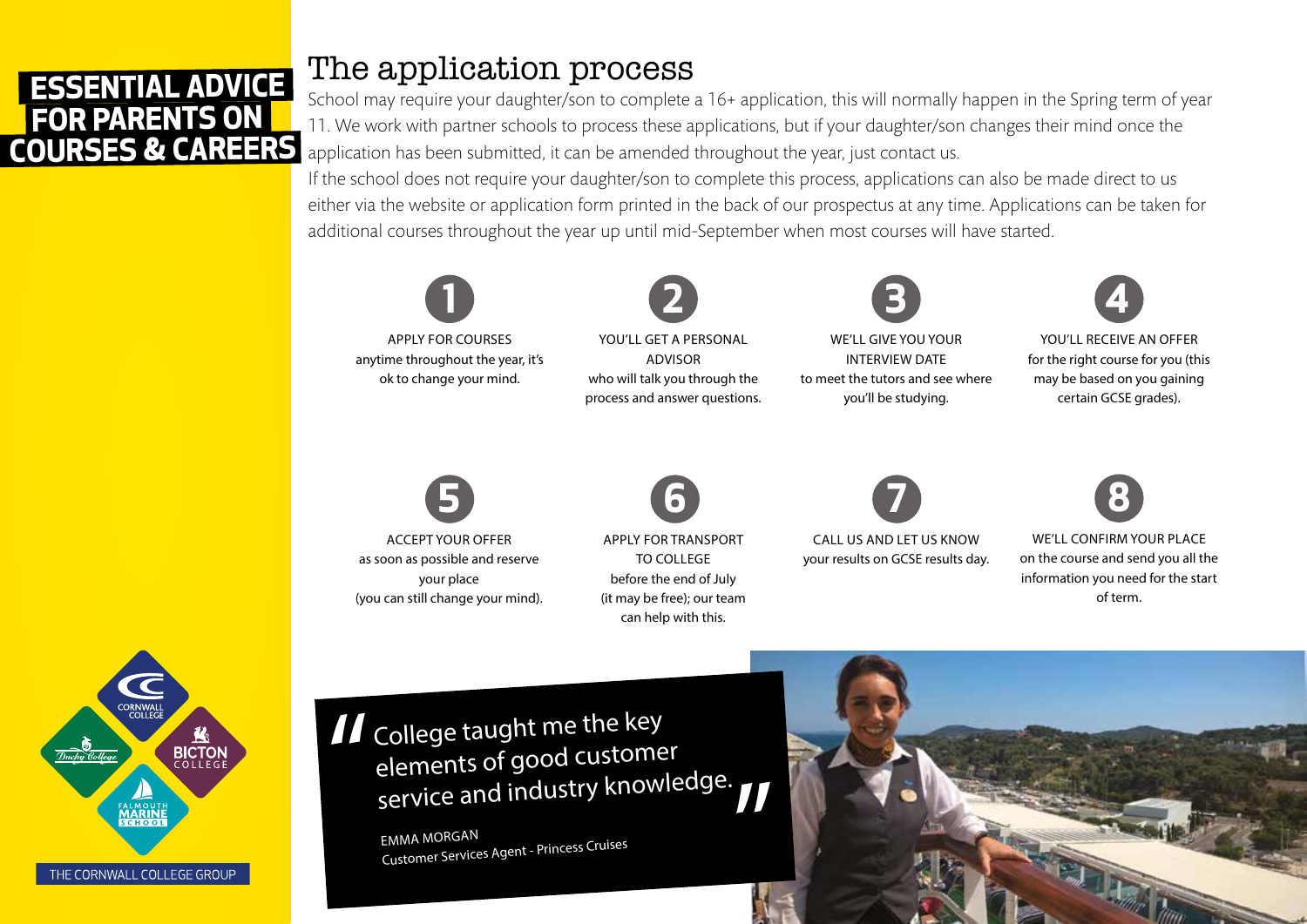# What to expect when your daughter/son is studying with us

Your daughter/son will be supported throughout their learning journey with us by our Personal Learning Advisors and support teams who will also act as your first point of contact for any concerns/queries you may have, or if you need to make us aware of how best to support them at college.

### **Students are more likely to excel in their learning, personal and career development if a sound partnership exists between them, their tutors and their parents/ carers.**

While we aim to treat our learners as young adults, effective two-way communication with parents and carers is also important. We will be in contact with you via our Student Progress Reports (Autumn and Spring terms) and if we have any current concerns about your daughter/son while they are with us. We welcome your active involvement in helping them make the most of their learning through:

- safeguarding themselves and others in our college site communities
- adhering to our College Values, Code of Conduct, health and safety and safeguarding procedures
- attendance at all timetabled sessions throughout their programme of study (including English, maths (if required), tutorial sessions including PPD and work experience/ employability sessions)
- meeting of assignment and assessment deadlines
- active participation in all classes and work experience

Our team will provide encouragement and support to raise your daughter/son's aspirations and boost their selfconfidence to achieve these.

On a more practical note, with September being a very busy time, we would encourage you to organise the ordering of bus passes and completion of applications for College Bursary Funds by the end of July, in order to have these in place ready for the beginning of term.

Staff from our Student Services teams on each site will be working throughout the summer to respond to any queries you may have.

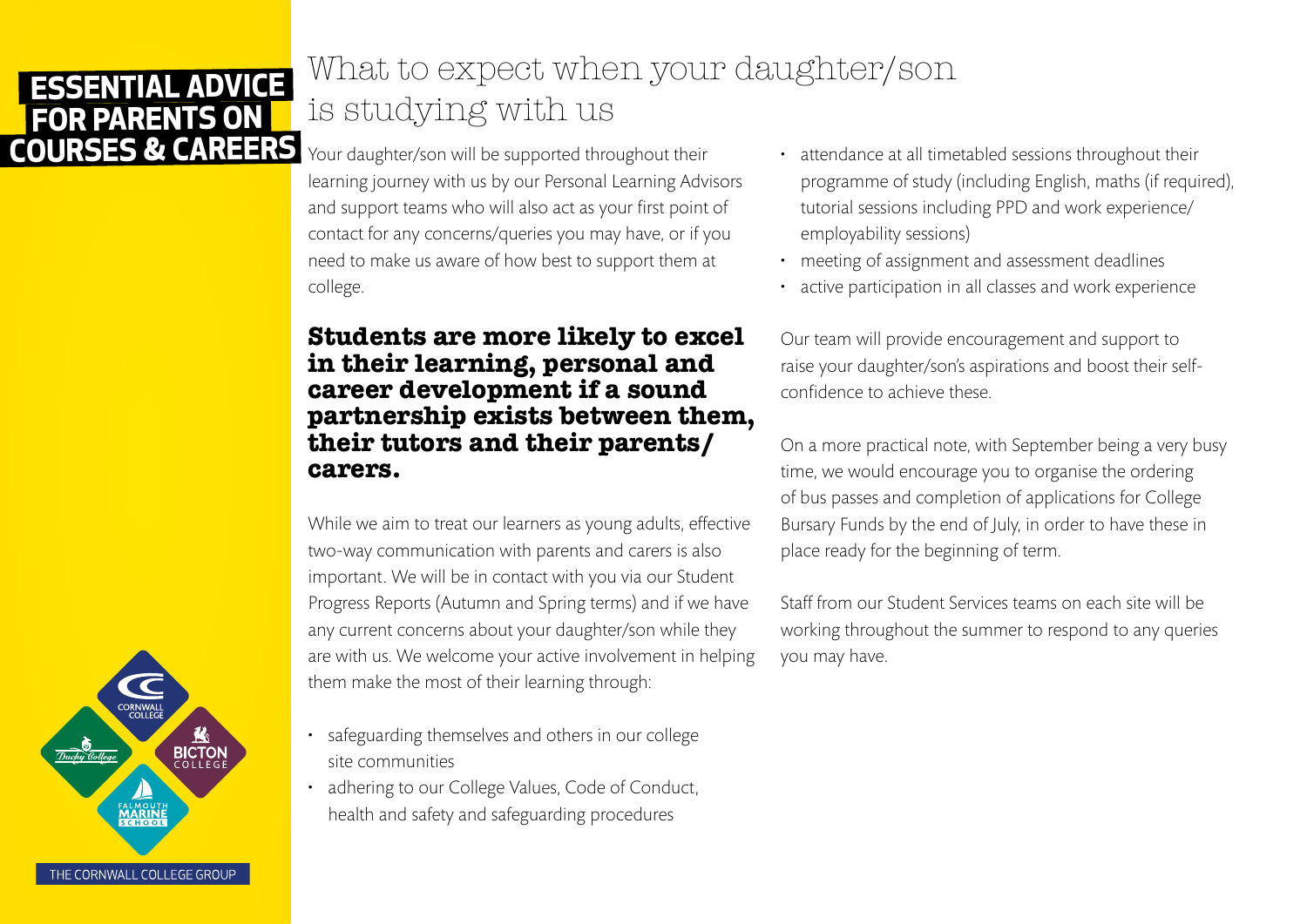# Considering an apprenticeship?

Your daughter/son is in safe hands, we have helped over 10,000 people into apprenticeships in the last 10 years and are the number one provider in the South West, with over 40 career routes to choose from.

An apprenticeship is open to anyone over the age of 16 and with rising university fees, it's becoming an increasingly popular option, as apprenticeships are now offering routes to degree-level qualifications, as well as higher and degree apprenticeships. For the learner, apprenticeships are completely free of charge, though your daughter/son may need to invest in specific clothing for certain trades.

It is the perfect option that allows your daughter/son to earn (starting from approximately £100 a week) while receiving on and off the job training. As well as being paid, gaining nationally recognised qualifications with the full support of the College and employer.

We have a recruitment service that is dedicated to working with your daughter/son to find an employer to take them on as an apprentice, usually we have more than 100 vacancies with employers available at any given time. We can also coach them on interview and CV writing techniques to give them the very best opportunity to start on the career of their dreams.



 $\prod$  The facilities at Cornwall College are fantastically well equippe<sup>d</sup> and a good environment for students to learn in. "

> Owner of Cornerstone, Hustines<br>Restaurant of the Year at the AA Hospitality Awards 2019. TOM BROWN Owner of Cornerstone, Hackney Wick, winner of London's

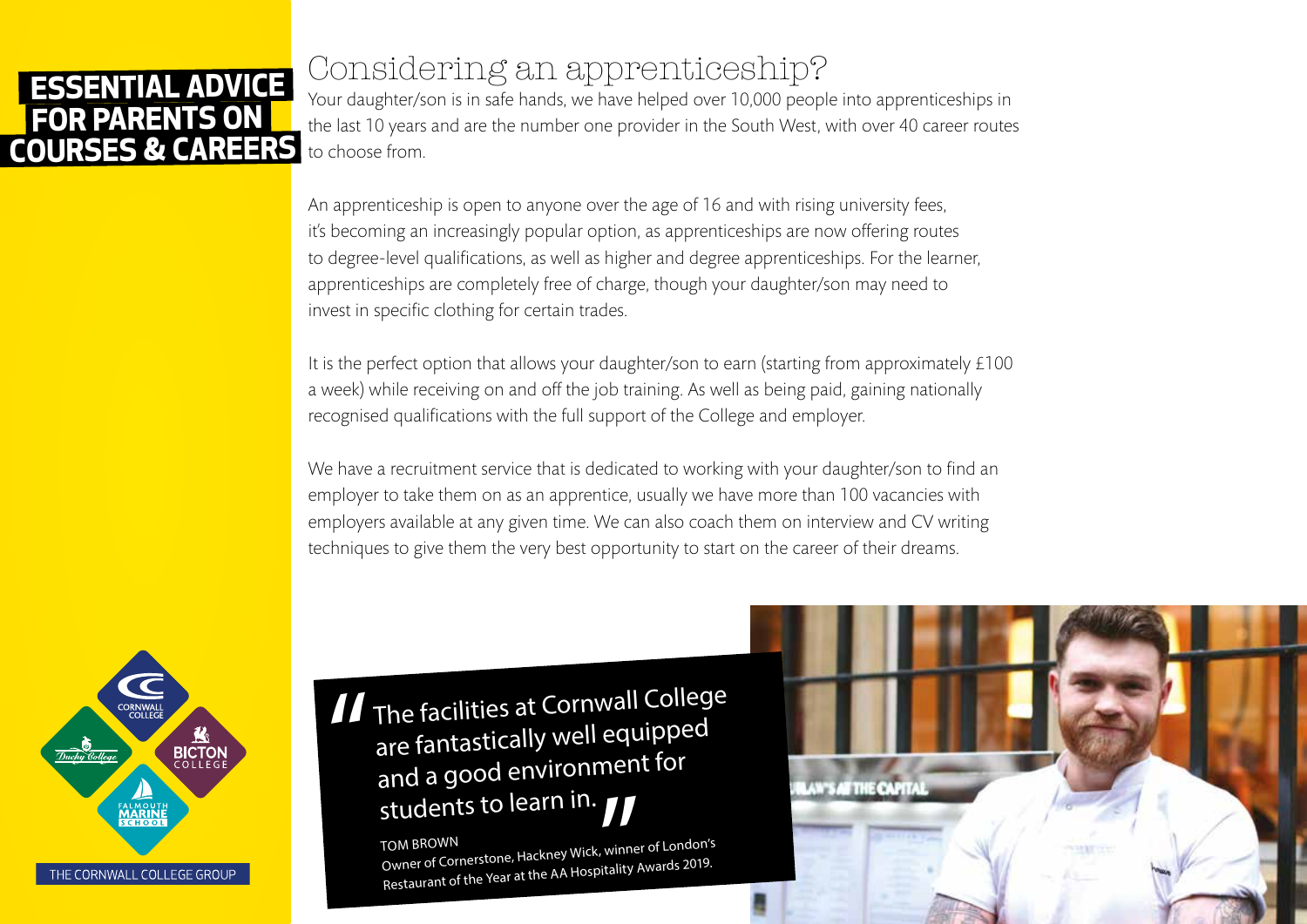# Apprenticeship FAQs

### **Will my daughter/son have any support during their apprenticeship?**

Yes every apprentice has their own college advisor, who will liaise with the employer over an induction, ensure the workplace complies with all health and safety legislation, work with the relevant college department to organise their qualifications training schedule and enrolment and drop in on them at the workplace every few months to ensure everything is going well.

#### **How many hours a week do apprentices have to work?**

Apprentices will be expected to work for a minimum of 30 hours a week, which includes time spent at college. This may be different for certain apprenticeships that offer block college training.

#### **How much can an apprentice earn?**

Your daughter/son can earn a starting salary of £3.90 per hour\*. \*Minimum apprenticeship salary as of 01-Apr-19. This is reviewed anually.

### **Is there an upper age limit for apprenticeships?**

No, there is no upper age limit. However apprentices aged 19+ will have to have an employer who is willing to contribute financially to the cost of the training.

### **How long does an apprenticeship take?**

The length of an apprenticeship varies depending on your daughter/son's prior skill levels, experience, the qualification being obtained and the industry sector. Generally, the apprenticeships that are offered by The Cornwall College Group take between one and four years to complete.

#### **What time of year can you start an apprenticeship?**

Your daughter/son can apply at any time of the year. When they begin the work-based training depends on the availability of a position within the business.

#### **Talk to our recruitment team to find out more**

0330 123 4785 apprenticeships@cornwall.ac.uk www.cornwall.ac.uk/apprenticeships